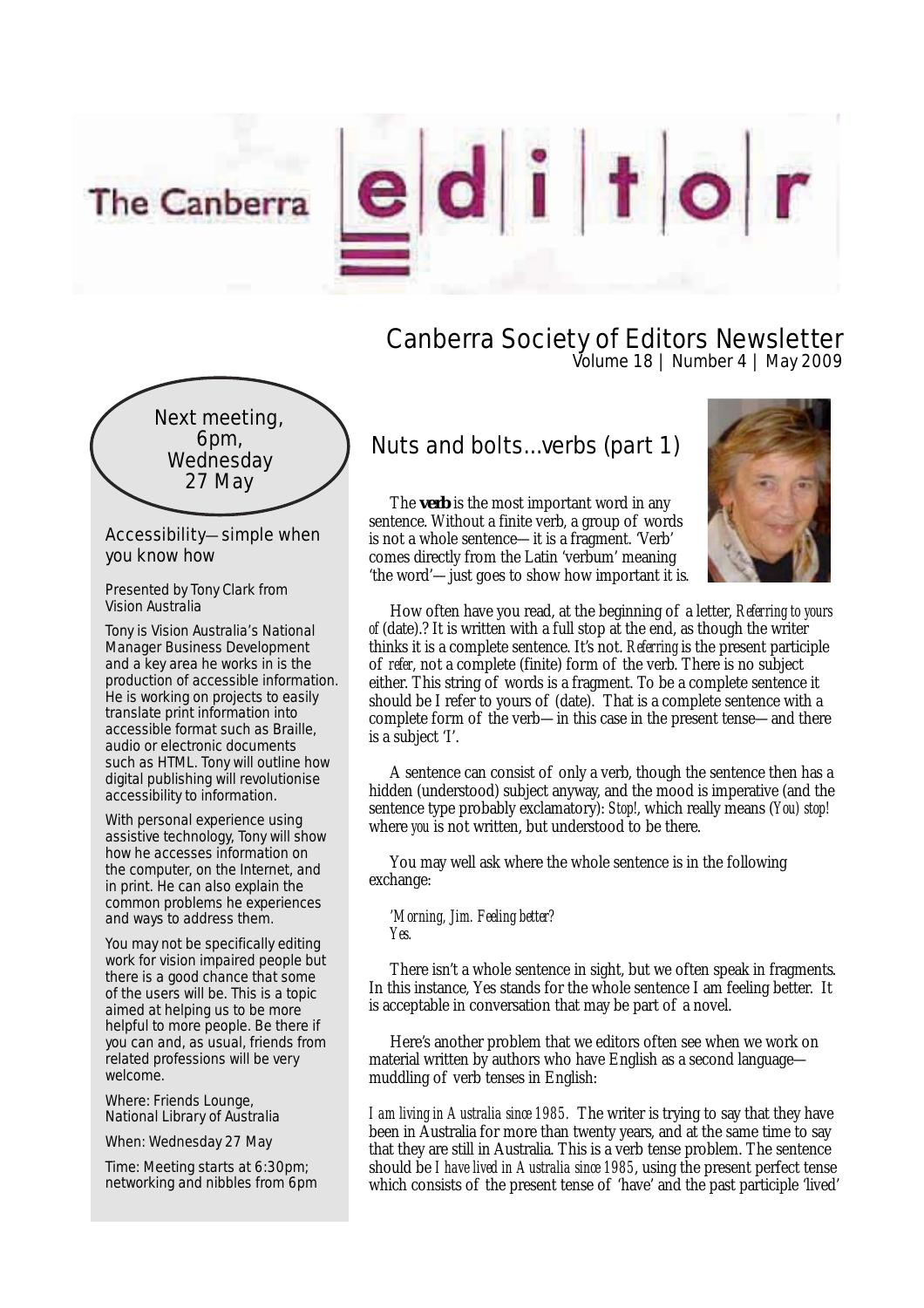**The Canberra Editor**<br>© Canberra Society of Editors Inc. 2009

ISSN 1039-3358

Published by<br>Canberra Society of Editors<br>ABN 77 022 481 553<br>PO Box 3222<br>Manuka ACT 2603 www.editorscanberra.org

Opinions in signed articles are the responsibility of the authors.

#### Newsletter schedule

The next newsletter will appear in late May 2009.

The deadline for submissions to the next issue is Wednesday 13 May. The editor welcomes contributions by email to <virginia.cooke@gmail.com> using a .doc file format.

Committee members 2008–09 President Ted Briggs 6161 4924; 0407 018 433 tedbriggs@grapevine.com.au

Vice-President Sharon Eacott

sharon@capital-letters.com.au

**Immediate past President**<br>Virginia Wilton<br>0417 691 269<br>vwilton@homemail.com.au

**Secretary**<br>Brian O'Donnell<br>0419 620 714<br>odonnell@effect.net.au

**Treasurer**<br>Margaret Millard<br>6288 6754 (h); 0402 029 552<br>margaret.millard@ozemail.com.au

Web minder, membership files Peter Judge<br>6296 6211 (w/h/fax)<br>peter.judge@bigpond.com

## Membership Secretary Dallas Stow 6247 3111 (h) dallas.stow@dsto.defence.gov.au

**Training Coordinator**<br>Martine Taylor<br>6260 7104 (ah) martinetaylor@hotmail.com

**Newsletter editor**<br>Virginia Cooke<br>virginia.cooke@gmail.com

Catering coordinator Tina Toth tinamariatoth@yahoo.com.au

**General Meeting coordinator**<br>Kevin Maguire<br>0417 244 675<br>kevinmag@bigpond.com

**Committee members** Gil Garcon<br>gil.garcon@ato.gov.au

Kerie Newell 0412 042 974 kerie.newell@deewr.gov.au

Damaris Wilson<br>6247 3111 (h)<br>damaris.wilson@afp.gov.au

Elena Guarracino wildcroft.1@bigpond.com

Public Officer<br>Helen Topor<br>6207 3414 (w)<br>helen.topor@afp.com.au

**IPEd delegate**<br>Virginia Wilton<br>0417 691 269<br>vwilton@homemail.com.au

IPEd Accreditation Board delegate Larissa Joseph 6161 5216 larissa.joseph@gmail.com

## IPEd notes News from the Institute of Professional Editors

A diagram showing the Institute's governance structure can be found on the IPEd website <www.iped-editors. org>, under 'Council'. The starting point in the diagram is the societies of editors, which are the creators and members of IPEd. IPEd is the child of the societies.

It is educative and enlightening to browse the websites of the societies. What strikes one from the viewpoint of the Institute is the richness of the activities and resources of its parents, and the opportunities that this presents for further strengthening our profession.

Every society publishes a regular newsletter, maintains a register of editorial services available through its members and has a meeting program that engages topics and speakers relevant to the requests and needs of members.

Several of the websites give lists of documents deemed essential for good editorial practice and provide URLs of sites providing information useful to editors. A section giving reviews of books relevant to editing is a nice feature of the Tasmanian society's site. The Queensland site has a list of editing and publishing courses available at Australian tertiary institutions, very useful for new editors seeking training or for established practitioners seeking to enhance their knowledge and qualifications.

The training programs mounted by the societies themselves are impressive. The Canberra society, for example, has seven training events planned for 2009. They cover diverse topics, from grammar essentials to the business of running an editing business, and move also into areas such as graphic design and advanced on-screen editing techniques that [essentially] expand the horizons of people working in the communication sector. The 2009 training program in Victoria is equally expansive. It was launched in April with a workshop on marketing for freelance editors and, during the year, will move

through grammar (also the topic for the first 2009 training event of the NSW society), graphic design, editing foreign languages, proofreading and building a website, as topics. 'Become a good editor',

a WA workshop this month, will take participants back to the basics of editing practice. In a similar vein, last month's meeting topic in WA was 'Starting and surviving as a freelance editor'.

A pioneering achievement of the Queensland society is the implementation of a mentoring scheme, the CAL Editors and Writers Development Project, with the financial support of the Copyright Agency Limited Cultural Fund and in association with the Queensland Writers Centre. This seeks to provide emerging writers with a basic, affordable editing service, and emerging editors with professional development. You can find a progress report on the Queensland site.

In South Australia, the society is hard at work organising our 2009 national conference, the fourth such, which is, in itself, a significant achievement of our profession. Registration for this 8–10 October event is now open, with early-bird rates applying.

The strengths of its members—the societies of editors—are IPEd's prime asset in its work to advance the profession of editing. To be an effective national body promoting and strengthening the profession, it draws on the deep and broad experience of its members. A stronger profession is, in turn, sure to generate more populated and vibrant societies of editors. It's an essential synergy.

Now, news of the next accreditation exam: subject to sufficient registrations, it will be held on Saturday 12 September 2009. You can register online at

<www.iped-editors.org>.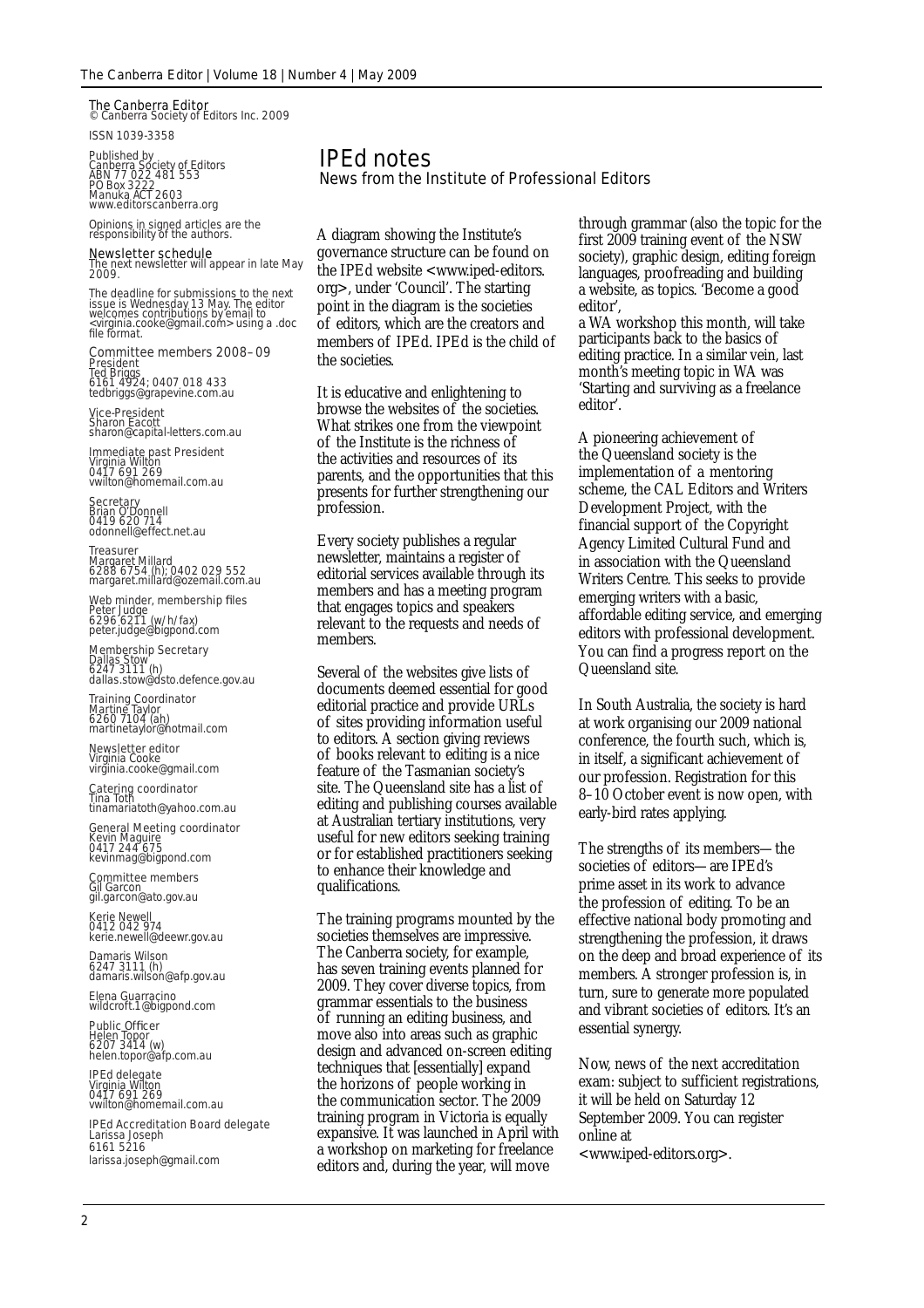

## Thinking about words for all seasons

'Season of mists and mellow fruitfulness. Close bosom friend of the maturing sun.' Keats, *Autumn*

When I began writing this, I had just been through the chore of changing the clocks at the end of daylight saving. 'Saving'! What saving? Whatever daylight you gain in the evening you lose in the morning. Whose crazy idea was that?

Actually it was first suggested as a way to economise in candles, by Benjamin Franklin in whimsical vein in 1784 when he was American ambassador to France. The notion was taken up more seriously in 1895 by a New Zealand entomologist, to gain more daylight hours for his collecting, but it didn't attract support. In 1907 an Englishman, William Willett, proposed advancing the clock by 80 minutes in four equal steps during April and back again in September. Again it didn't happen. But in World War I it suddenly seemed a good idea to save fuel by reducing the need for artificial light. Germany led the way in 1916, but she was soon followed by Britain and most of her allies. Things went further in WWII, when Britain kept her clocks two hours ahead of the sun during the summer months ('Double Summer Time') and one hour in winter. I can remember walking to school in the dark for what seemed most of the year, and feeling sorry for the poor farmers whose cows still wanted to be milked at their usual time, regardless of the clock.

The act of changing the clocks brings autumn home to us, and although we Australians like to think of autumn as starting on 1 March and ending on 31 May, a stricter definition is from the equinox of 20 or 21 March (when day and night are equal in length) to the shortest day on 21 or 22 June. But why is it called *autumn* and where do the names of the seasons come from?

Let's start with the word *season*. It reached us from the Latin satio, meaning 'sowing time', via Old French seson (modern *saison*). Italian is *stagione*, which they also trace back to *satio*. Germans are more prosaic: for them a season is just *eine Jahreszeit* (a 'year-time'). The 'proper season' is the best or most appropriate time for something to happen, such as sowing your crops. The word now has a much wider range of applications—your dog may be in season outside while you are seasoning the salad in the kitchen, with

the intention, no doubt, of achieving an appropriately perfect flavour. The OED says that names of seasons are often capitalised, but the *Style Manual* advises against this practice unless they are personified—'Winter with his icy fingers'.

 The old Romans called autumn *autumnus*. But where did *autumnus* originate? The OED says 'of doubtful etymology', but the French believe that it was an offspring from the Latin verb *augere*, 'to increase, make to grow', linking it to the fullness of harvest. Indeed, the Old English *haerfest* meant 'autumn', and 'harvest' was the preferred term for autumn in England until the 16th century. *Harvest* is very similar to the modern German word for autumn, *Herbst*, whose etymology includes an ancient precursor, *hervist*. The word autumn was borrowed from Old French *autompne* (modern *automne*) and has gradually taken over, but it was used alongside both harvest and fall (of the leaf) for ages, only eventually winning out in England and its colonies, leaving the field to 'fall' in the New World. Why do we keep the 'n' in autumn when we just say *ortum*? That's yet another historical peculiarity—but then the French pronounce their word *otonne*!

Incidentally, that Latin word *augere* (auxi, auctum) also fathered the word *author* (at one time spelt auctor), used in a wider sense than we editors generally think of it, as the originator or inventor of anything new that 'increases' our culture or our material profit. And, of course, *auction*.

*Winter* and *summer* present no immediate etymological mysteries. They are straight German (*Winter, Sommer*). If you try to push the story a little further back you find that 'winter' has its origins in the Indo-European *wed*- or *wod*-, related to 'wet' or 'water', which shouldn't surprise you. 'Summer' leads us back eventually to Sanskrit *sama*, meaning a half-year—a reminder that in early reckoning the year was divided into halves, not quarters.

So, what about *spring*? Anglo-Saxons called it *lencten* ('long day', referring to the lengthening days after the equinox) and that's where our words Lent and Lenten come from. Modern German emphasises the aspect of early in the year—*früh* means 'early' and *Frühling* or *Frühjahr* is spring. Other Teutonic languages do similarly, such as Danish *voraar*, or Dutch *voorjaar*. The OED puts *spring* under the same rubric as a spring of water, but in 1387 the English spoke of 'springing

*(Continued on page 5)*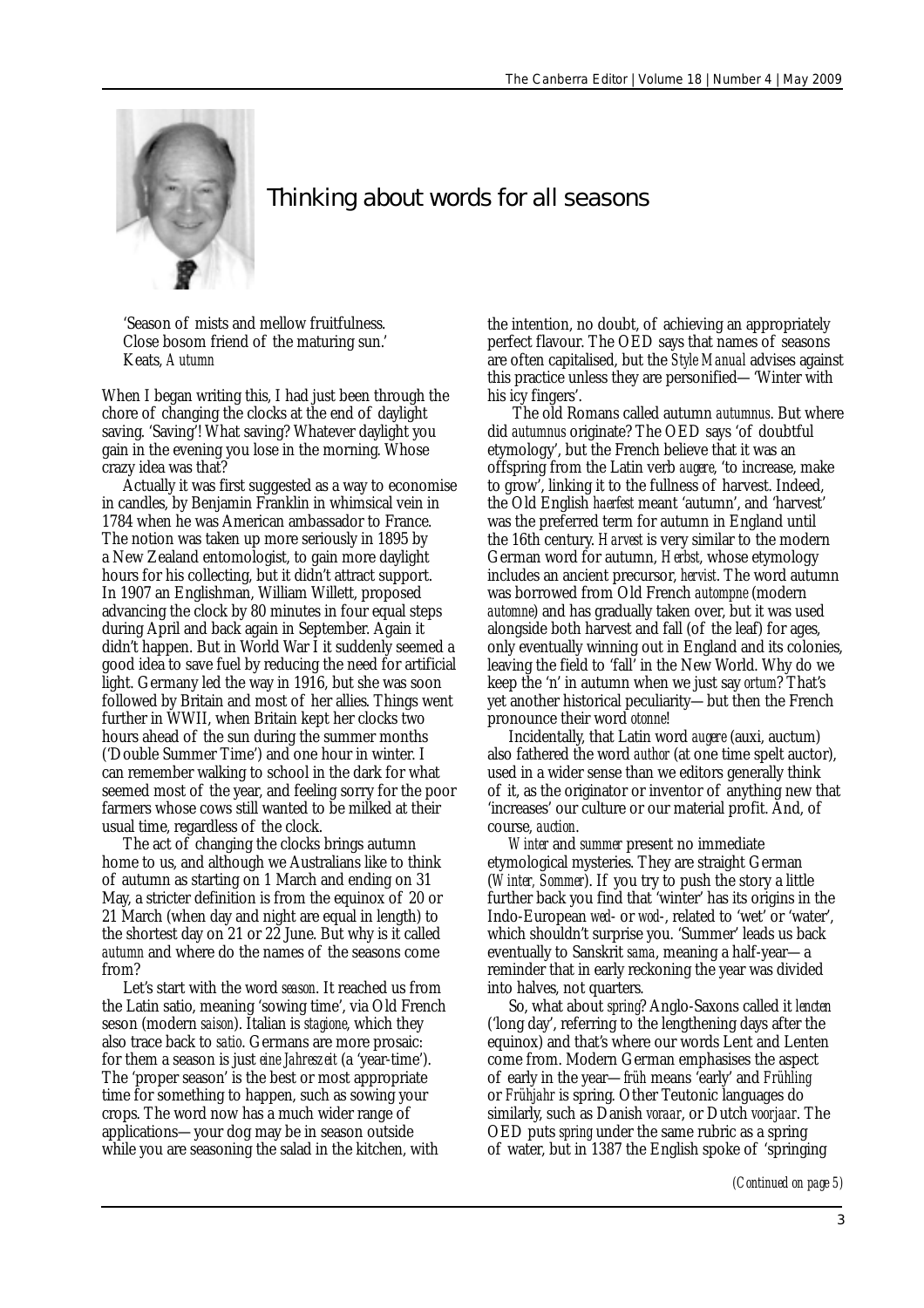## *(Nuts and bolts...verbs (part 1)...continued from page 1)*

of 'live'. This tells the reader that it's a mixture of present and past, but that the situation is ongoing at the moment of writing.

So, what do we need to know about verbs? We need to understand tense; mood; voice; transitivity; the use of verb participles; agreement in number and person between the subject and verb; and some of the more complex forms of verb, using auxiliary verbs and participles, to express finer meaning in verb phrases. There's more, but this is as much as I have space to cover. This will be brief—nuts and bolts only. If you would like me to write in more depth about this topic, please tell me and I will.

## **Tense**

Basically there are three 'simple' tenses—tense means time: present, past and future.

- I *read* books. (present)
- I *bought* a book yesterday. (past)
- I *will sing* with the choir tomorrow. (future)

Have you noticed that, while we can express simple present and past tenses by using one word only, we have to use a helping word like *will* to make the future tense? Don't get me going on languages and cultures that do or don't have certain tenses—it's a whole different story!

Using auxiliary (helping) verbs 'be' and 'have', we can concoct any number of more complex tenses:

• I *have written* a book (present tense of 'have' + past participle 'written' of 'write' = present perfect—means it is completed but only just—I'm still crowing about it!

• He *had written* three books by the time he was 30. (past tense 'had' of the verb 'have' + past participle 'written' of 'write' = past perfect—means it was all over well in the past.

• She *will have written* five reports by the end of this week. (future tense 'will have' of 'have' + past participle 'written' of 'write' = future perfect—means it hasn't happened yet, but by the end of the week all that report writing will be a thing of the past.

There are continuous versions of those tenses too. For those we enlist part of the verb 'be' to help, and we use the present participle (ending in -ing)—just one example of present perfect continuous tense:

• I *have been writing* articles for The Canberra Editor for a number of years.

This means that I have been doing it for some time (past) and that it is continuing (present continuous).

## **Mood**

There are four moods that express the different attitudes of the speaker or the writer to the action or state described by the verb:

• Indicative (makes a statement): *The grass is green.* Tom kicked the ball.

• Interrogative (asks a question): *Is the grass green? Did Tom kick the ball?*

• Imperative (issues a command): *Shut the window. Look out! Be there, or be square.*

• Subjunctive (the 'wishful thinking' mood): *If I were a rich man, I would give money to the poor.* (the 'were' is not in the past—it's expressing a wish for the future).

Some people include the infinitive (to be, to have) as a mood. Mood is a grey area in grammar these days, with the subjunctive mood not being used as much now as in the past.

## **Transitivity**

Verbs are either transitive or intransitive. Many verbs can be either, depending on the context. 'Trans' is Latin and means 'across'. So a transitive verb is one where action passes across from the subject to an object—*The boy kicked the ball* (action passes across from 'boy' to 'ball'). An intransitive verb is one which doesn't have a direct object—*She appears well*. Here's an example of the same verb 'fly' used transitively and intransitively: *Pilots fly aeroplanes* (transitive). *Birds fly*  (intransitive).

There's a funny thing about transitivity—passive verbs are always transitive. Why? That's your puzzle for the next few weeks. I'll continue with Verbs next month, starting with **Voice: active and passive**. And I'll explain why passive verbs are always transitive. Will the puzzle have been solved by then? That's a clue!

#### **References**

Murphy, Elizabeth M (1989) *Effective writing: plain English at work*, Pitman, Melbourne Peters, Pam (2007) *The Cambridge guide to Australian English usage*, CUP, Cambridge

> © Elizabeth Manning Murphy, 2009 emmurphy@ozemail.com.au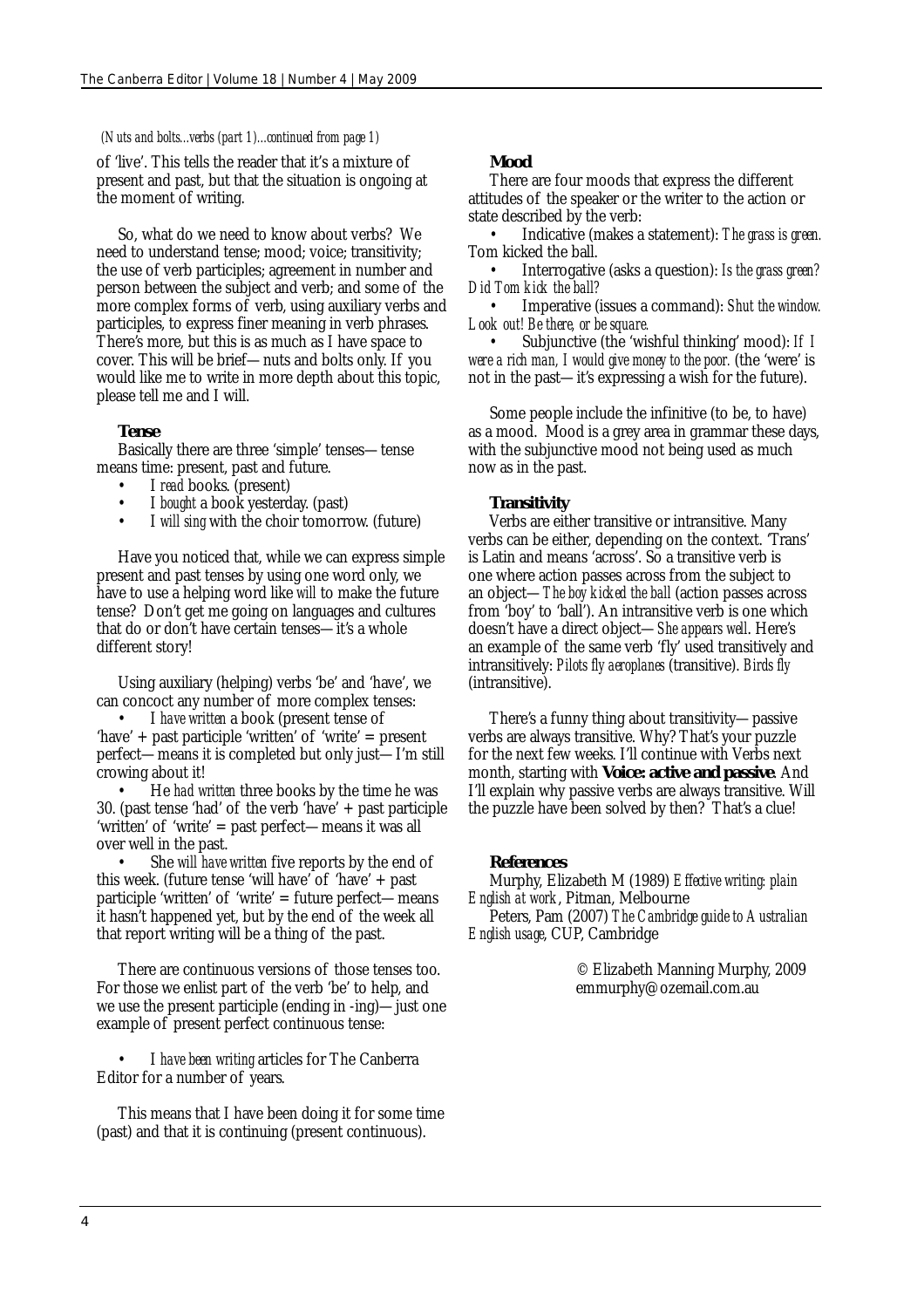*(Thinking about words...continued from page 3)*

time', then in 1495 'spring time'. The 'spring of the leaf ' in spring contrasts with the 'fall of the leaf ' in the fall. Italians call it *primavera*, literally 'first spring', because ver is the Latin for spring. The French say *printemps*, from Latin *primus tempus*, 'first time', but up to the 16th century they had *primevère* and that's still their name for the primrose. At different times in old England all these words have been used to refer to this first season, coming into fashion and dropping out again. We still have a little souvenir of *ver* in the adjective *vernal*, as in 'vernal equinox'.

So, well into autumn and safely past the pagan festival of the dawn goddess Eostre, we are here in the merry month of May—not, alas, as merry Down Under as in the northern hemisphere where summer is just around the corner. The name *May* (in Latin *Maius mensis*, 'the month of May') seems to have belonged to the Roman fertility goddess *Maia*, daughter of Faunus and wife of Vulcan, but may have links to even older Indo-European *Magya*, 'the great one'—her first syllable comes from magus, 'great'. We derive it directly from the French *mai* (pronounced 'may', as we do) and the German *Mai* (pronounced 'my'—such are the unpredictable phonetics of other people's spelling).

And there we must leave it, with winter just around the corner and, please, some more rain in the offing.

 *Peter Judge*

Sources: As always, the *Oxford English Dictionary* on CD-Rom v. 3.0 and the *Encyclopaedia Britannica* 2009 on DVD. *Le Trésor de la langue française* at

<http://atilf.atilf.fr/tlf.htm>.

*Deutsches Etymologisches Wörterbuch* (1995) by Gerhard Köbler at <www.koeblergerhard.de/derwbhin.html>. *Online Etymology Dictionary*

<www.etymonline.com/index.php>.

*Dizionario Etimologico della Lingua Italiana Online* <www.etimo.it/>.

## Creative Puns for "Educated Minds"

1. The roundest knight at King Arthur's round table was Sir Cumference. He acquired his size from too much pi.

2. I thought I saw an eye doctor on an Alaskan island, but it turned out to be an optical Aleutian.

3. She was only a whiskey maker, but he loved her still.

4. A rubber band pistol was confiscated from algebra class, because it was a weapon of math disruption.

5. The butcher backed into the meat grinder and got a little behind in his work.

6. No matter how much you push the envelope, it'll still be stationery.

7. A dog gave birth to puppies near the road and was cited for littering.

8. A grenade thrown into a kitchen in France would result in Linoleum Blownapart.

9. Two silk worms had a race. They ended up in a tie.

10. Time flies like an arrow. Fruit flies like a banana.

11. A hole has been found in the nudist camp wall. The police are looking into it.

12. Atheism is a non-prophet organization.

13. Two hats were hanging on a hat rack in the hallway. One hat said to the other: 'You stay here; I'll go on a head.'

14. I wondered why the baseball kept getting bigger. Then it hit me.

15. A sign on the lawn at a drug rehab center said: 'Keep off the Grass.'

16. A small boy swallowed some coins and was taken to a hospital. When his grandmother telephoned to ask how he was, a nurse said 'No change yet.'

17. A chicken crossing the road is poultry in motion.

18. The short fortune-teller who escaped from prison was a small medium at large.

19. The soldier who survived mustard gas and pepper spray is now a seasoned veteran.

20. A backward poet writes inverse.

21. In a democracy it's your vote that counts. In feudalism it's your count that votes.

22. When cannibals ate a missionary, they got a taste of religion.

23. Don't join dangerous cults: Practice safe sects!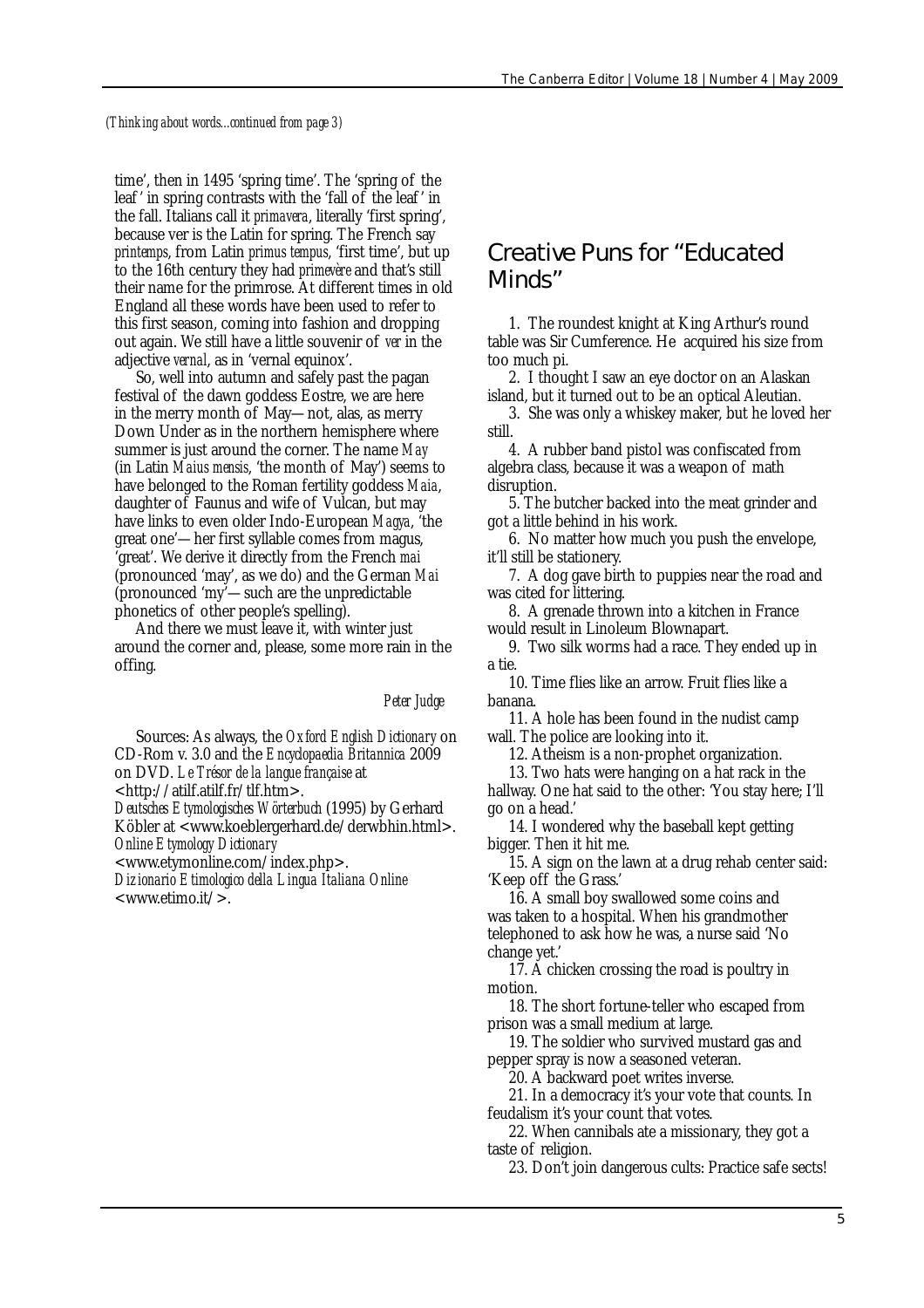In late 2008 I attended a lecture by Professor Emeritus John Gilbert, as part of the Australian National University's (ANU's) Public Lecture Series. Professor Gilbert is based at the University of Reading, UK, and is the Editor-in-Chief of the International Journal of Science Education. He talked about his experiences and insights gained from 17 years with the peer-reviewed journal.

Professor Gilbert admitted that he is 'generous' (read 'biased') when he assesses papers from scholars from developing nations. He 'almost always' accepts such authors' papers for publication. Quite often, these papers require extra work from copyeditors to ready the paper for publication. (As chief editor, he does not undertake copyediting; he has an editorial team.) In some cases, a paper is pretty much rewritten by the team as the English is so poor. I raised the issue of the ethics of this with Professor Gilbert and, he conceded that it is an issue, adding later that in some cases one has to question 'who really wrote the thing'.

The International Journal of Science Education is published up to 15 issues a year and, given its broad area of scholarship, receives around 400 submissions annually. To manage this volume, Professor Gilbert's office uses a journal management software called Tower Block, which was developed by a US-based company. The system handles about 44,000 journals worldwide. It can alleviate the administrative burden of correspondence and of maintaining individual management databases. It can generate emails such as automated responses to authors who submit a paper. It also advises when the paper has moved to the next stage, such as 'being reviewed', 'accepted for publication', 'in copyediting', etc. Because of this I think it is of benefit only if you have to deal with a large volume of submissions.

The ANU has trialled an open source version of such software—see <http://pkp.sfu.ca/> and click on 'Open Journal Systems'. This also provides a platform for electronic publishing. Expert users claim it is able to manage subscriptions, but from the demonstration I saw it could not generate renewal notices or address labels.

While aimed chiefly at scholars, I felt that parts of Professor Gilbert's talk would be of interest to editors.

> *Lindy Allen asoup@netspeed.com.au*

# Scholarly journals *Australian Style* now online

You can now view *Australian Style* (16.1) online at <http://www.ling.mq.edu.au/news/australian\_style.htm>

Readers of the printed version of the newsletter will find many familiar elements, some adapted for the new medium; for example, the Feedback questionnaire. Some features are new, such as the Word column, and electronic archive of previous Australian Styles (it currently gives you PDFs of the printed newsletter as far as Volume 11.1, June 2003, but we plan to complete the archive back to 1992 as soon as we can). Another edition is planned for later in 2009, but there will be periodic updates to the current edition, and we will let you know about these via email.

Some of you have already requested that a hard copy be mailed to you. You should receive this in the next few weeks. If anyone else is interested in a black and white printout of the newsletter, please send a stamped addressed envelope (not too small please!) to Adam Smith, Linguistics Department, Macquarie University, N.Ryde, NSW 2109.

We hope you enjoy Australian Style in its new format. Please encourage anyone you think might be interested to visit the site, and particularly to fill out the feedback questionnaire.

Adam Smith Editor *Australian Style*

## Paradise for editors

The following is a quote from *The Canberra Times* Wednesday, April 22, 2009

## "IN BRIEF

#### Cemetery Drop-ins

The ACT Government will hold three drop-in consultation sessions on the proposed south Canberra cemetery, in Woden, Tuggeranong and Dickson libraries. ACT Cemeteries general manager Hamish Horne will be available to answer questions about the proposed cemetery, which may include a gas-fired crematorium."

 *Kathryn Clark*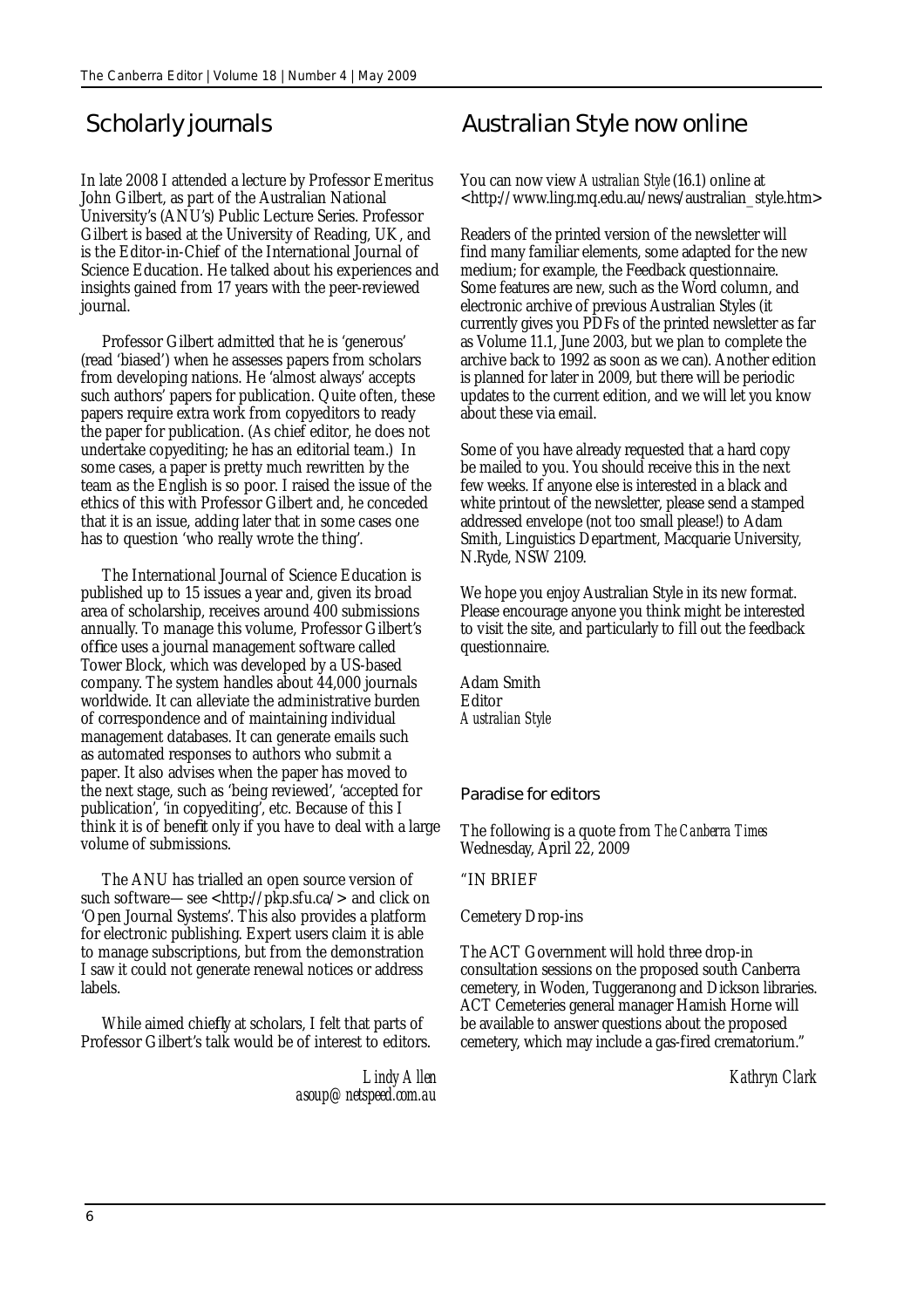# Training News

## Turn Skills into Profit..! Course on 19 June

| Presented by: | Jean McIntyre and David Grantham |
|---------------|----------------------------------|
|               |                                  |

| When:  | 19 June 2009                  |
|--------|-------------------------------|
| Where: | National Library of Australia |
| Times: | $09:15 - 16:30$               |

Members: \$150

Non-members: \$250

Bookings: Martine Taylor: 6260 7104 (ah) or martinetaylor@hotmail.com

Ever thought about turning your professional skills into a rewarding and satisfying business?

During this interactive workshop we will explore key requirements such as:

- business planning and resources
- registration and structure marketing and promotion
- financial management.

There will also be opportunities for discussion, networking, and sharing your own business aspirations if you wish.

Your leaders for this informative and enjoyable session will be Jean McIntyre and David Grantham.

Jean McIntyre holds a Graduate Diploma in Marketing and is Regional Director with Marketing Angels. Jean teaches marketing and management at Canberra Institute of Technology and is a presenter with Canberra BusinessPoint. She is a published writer and undertakes many leadership roles in business and the community.

David has qualifications in finance, management and sales. As Manager of Business Education at the Australian National University he was responsible for training in business management, finance and related systems. David is a knowledgeable communicator who is passionate about people learning and understanding.

Jean and David are two of the excellent consultants with "Nurturing Nortons". Founded in 1998, this business seeks to nurture the growth of individuals, teams and organisations through training courses, personal tuition, and counselling.

For more information visit <www.nurturingnortons. com> or email nurtnort@ozemail.com.au

The Don't Panic Workshop—editing annual reports and other large publications, presented by Helen Lewis and facilitated by Elizabeth Henderson, was held at the beginning of May and attracted 18 participants.

The workshop was divided into four sessions. The group exercise for the first session, scoping and planning large publications, involved participants describing the process of making tea which was a very effective exercise in task analysis. The second session, developing a workable project plan, gave participants the opportunity to develop a project plan for this year's annual report or another large publication that they may be producing. The third session explored steps to be taken to establish a sound annual report structure and focused initially on the question - what is an annual report? From this point Helen explored mandatory reporting requirements and a bare bones structure that might include divisions, such as, programs, services, departments, major achievements, changes, significant issues and major stories of the year. This session emphasised the importance of identifying the availability and format of illustrative material and the role of graphic designers. Key points from the fourth session, managing the publishing process, identified the importance of preparing an order of book - a valuable tool that identifies everything in the report from cover to cover in the order that it will appear - and maintaining version control. The day concluded with participants and presenters enjoying a glass of champagne together, courtesy of Helen, a very generous and thoughtful gesture. Helen also invited participants to keep in touch with her and with each other for follow-up discussion.

All the participants indicated that the workshop fulfilled their expectations.

Some of the general comments from the evaluations were:

> 'a well presented and informative workshop' 'well planned, covered many important topics' 'very useful refresher'

'very well organised'

'I was impressed by the physical appearance of the study kit which was in itself an education!'

A big thank you to presenter Helen and facilitator Elizabeth and to all the participants whose contributions added to the success of the workshop.